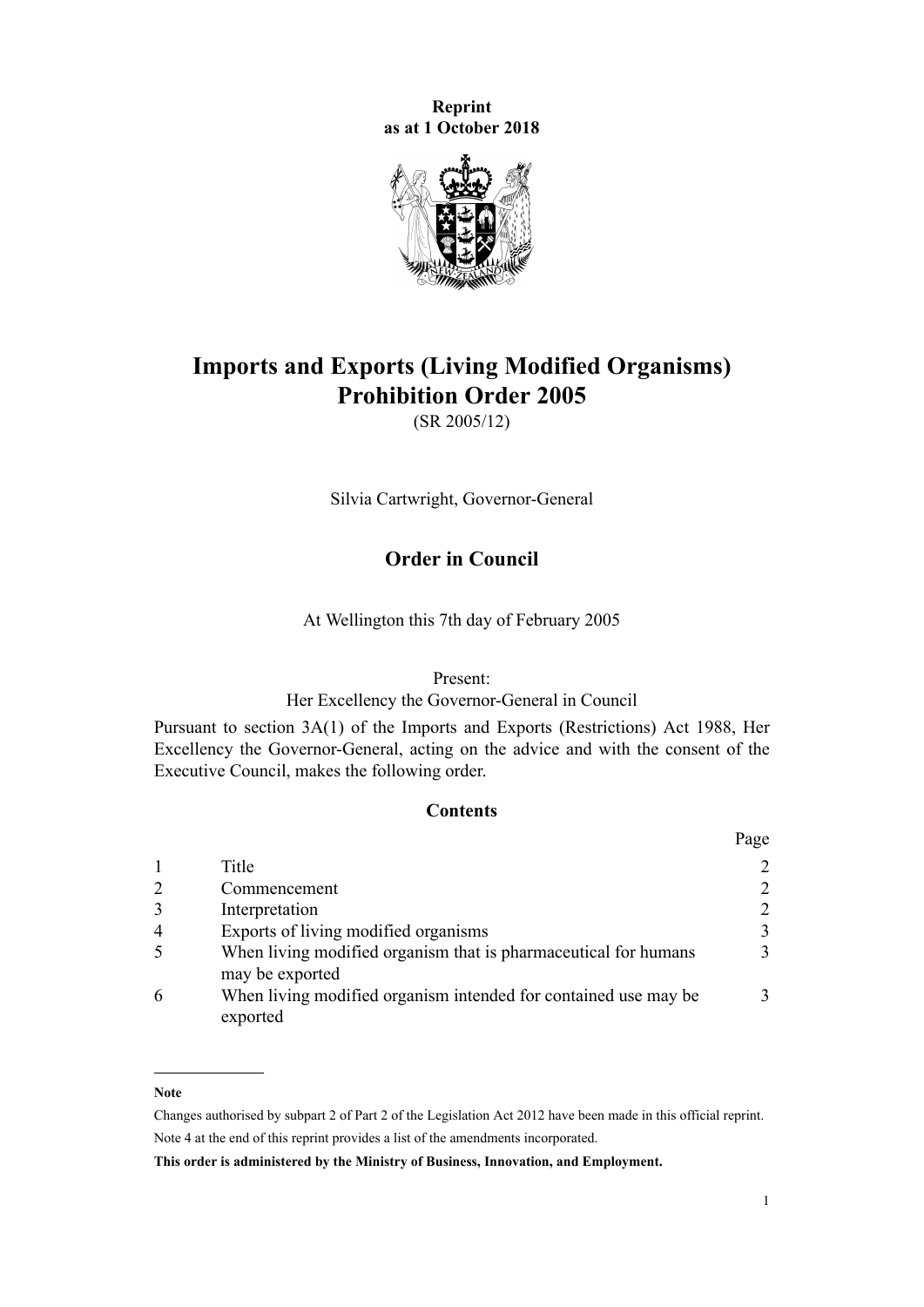<span id="page-1-0"></span>

| cl <sub>1</sub> | <b>Imports and Exports (Living Modified Organisms)</b><br><b>Prohibition Order 2005</b>                                       | Reprinted as at<br>1 October 2018 |
|-----------------|-------------------------------------------------------------------------------------------------------------------------------|-----------------------------------|
|                 | When living modified organism intended for direct use as food or                                                              |                                   |
|                 | feed, or for processing, may be exported                                                                                      |                                   |
| -8              | When living modified organism intended for intentional<br>introduction into environment may be exported                       |                                   |
|                 | Separate consents required for exportation of living modified<br>organism that falls into more than 1 category of exportation |                                   |

## **Order**

## **1 Title**

This order is the Imports and Exports (Living Modified Organisms) Prohibition Order 2005.

## **2 Commencement**

This order comes into force on 25 May 2005.

## **3 Interpretation**

In this order, unless the context otherwise requires,—

**Conference decision** means a decision of the Conference of the Parties to the Convention serving as the meeting of the Parties to the Protocol

**contained use** means any operation, undertaken within a facility, installation, or other physical structure, that involves living modified organisms that are controlled by specific measures that effectively limit their contact with, and their impact on, the external environment

**Convention** means the Convention on Biological Diversity, done at Rio de Janiero on 5 June 1992; and includes the Annexes to the Convention, and any amendments to, or substitutions of, those documents that are or will become binding on New Zealand

**craft** has the same meaning as in [section 5\(1\)](http://prd-lgnz-nlb.prd.pco.net.nz/pdflink.aspx?id=DLM7038971) of the Customs and Excise Act 2018

**exportation** means any shipment in any craft for transportation to a point outside New Zealand; and **export** and **exported** have corresponding meanings

**exporter** means a person for whom, or by whom, living modified organisms are exported, and includes a person who is or becomes the owner of or entitled to possession of or is beneficially interested in living modified organisms on or at any time after entry for export and before they are exported

**importing country** means the country that receives the living modified organism exported from New Zealand, but does not include countries of transit

**living modified organism** means any living organism that possesses a novel combination of genetic material obtained through the use of modern biotechnology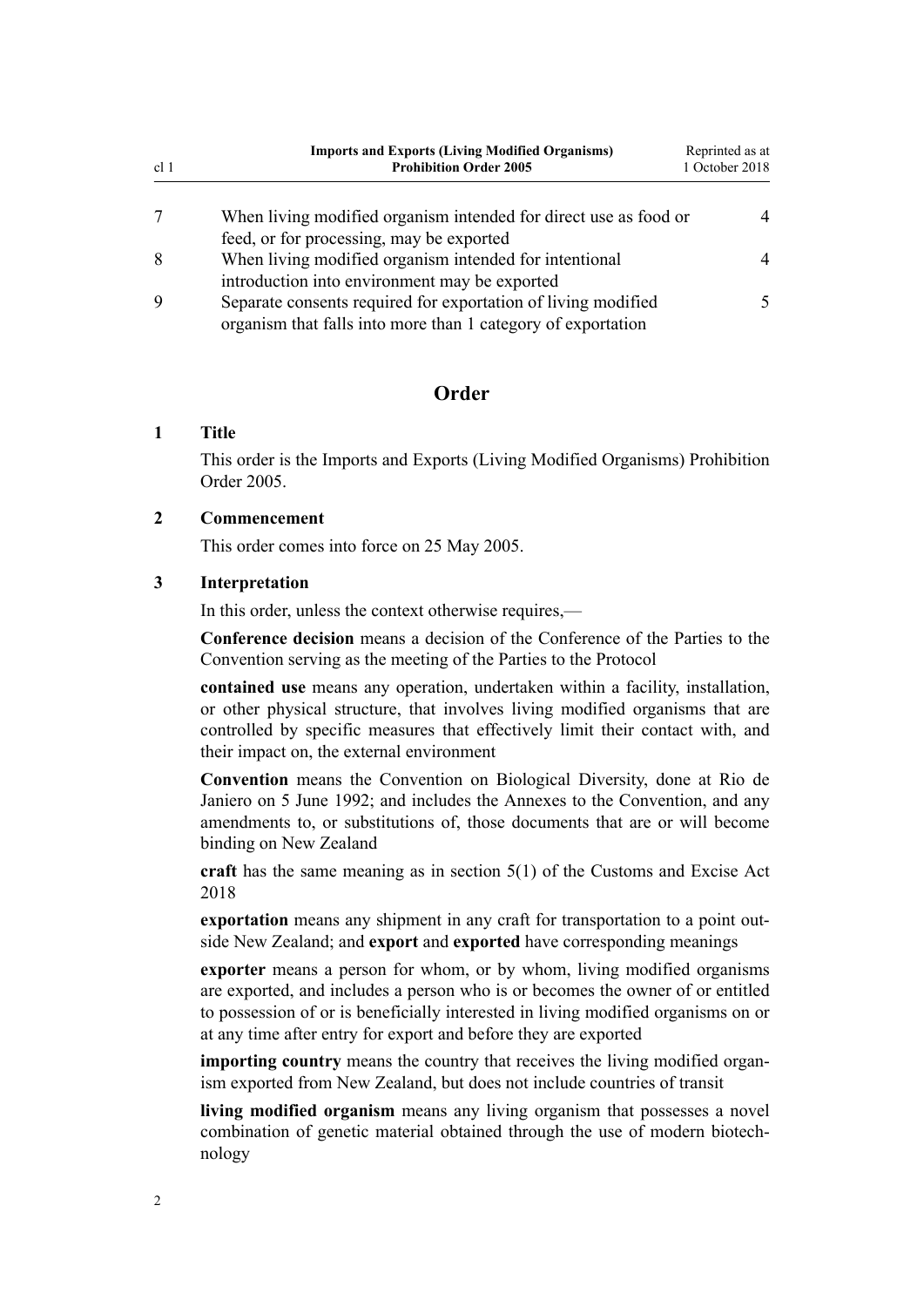<span id="page-2-0"></span>**living organism** means any biological entity capable of transferring or replicating genetic material, including sterile organisms, viruses, and viroids

**Minister** has the same meaning as in [section 2\(1\)](http://prd-lgnz-nlb.prd.pco.net.nz/pdflink.aspx?id=DLM381228) of the Hazardous Substances and New Organisms Act 1996

**modern biotechnology** means the application of—

- (a) in vitro nucleic acid techniques, including recombinant deoxyribonucleic acid (DNA) and direct injection of nucleic acid into cells or organelles; or
- (b) fusion of cells beyond the taxonomic family,—

that overcome natural physiological reproductive or recombination barriers and that are not techniques used in traditional breeding and selection

**Protocol** means the Cartagena Protocol on Biosafety to the Convention, done at Montreal on 29 January 2000, and amendments to, or substitution of, those documents that are or will become binding on New Zealand

**shipment** has the same meaning as in [section 5\(1\)](http://prd-lgnz-nlb.prd.pco.net.nz/pdflink.aspx?id=DLM7038971) of the Customs and Excise Act 2018.

Clause 3 **craft**: amended, on 1 October 2018, by [section 443\(4\)](http://prd-lgnz-nlb.prd.pco.net.nz/pdflink.aspx?id=DLM7039957) of the Customs and Excise Act 2018 (2018 No 4).

Clause 3 **shipment**: amended, on 1 October 2018, by [section 443\(4\)](http://prd-lgnz-nlb.prd.pco.net.nz/pdflink.aspx?id=DLM7039957) of the Customs and Excise Act 2018 (2018 No 4).

#### **4 Exports of living modified organisms**

The exportation of living modified organisms is prohibited, except as provided in clauses 5 to 8.

#### **5 When living modified organism that is pharmaceutical for humans may be exported**

- (1) A living modified organism that is a pharmaceutical for humans and that is addressed by relevant international agreements or organisations other than the Protocol may be exported.
- (2) Otherwise, a living modified organism that is a pharmaceutical for humans may be exported only if it falls within a category of exportation to which clauses 6 to 8 apply, and the requirements of the relevant clause or clauses have been met.

## **6 When living modified organism intended for contained use may be exported**

- (1) A living modified organism that is intended for contained use may be exported if the Minister has consented to its exportation.
- (2) The Minister may consent to the exportation if the Minister is satisfied that the living modified organism is—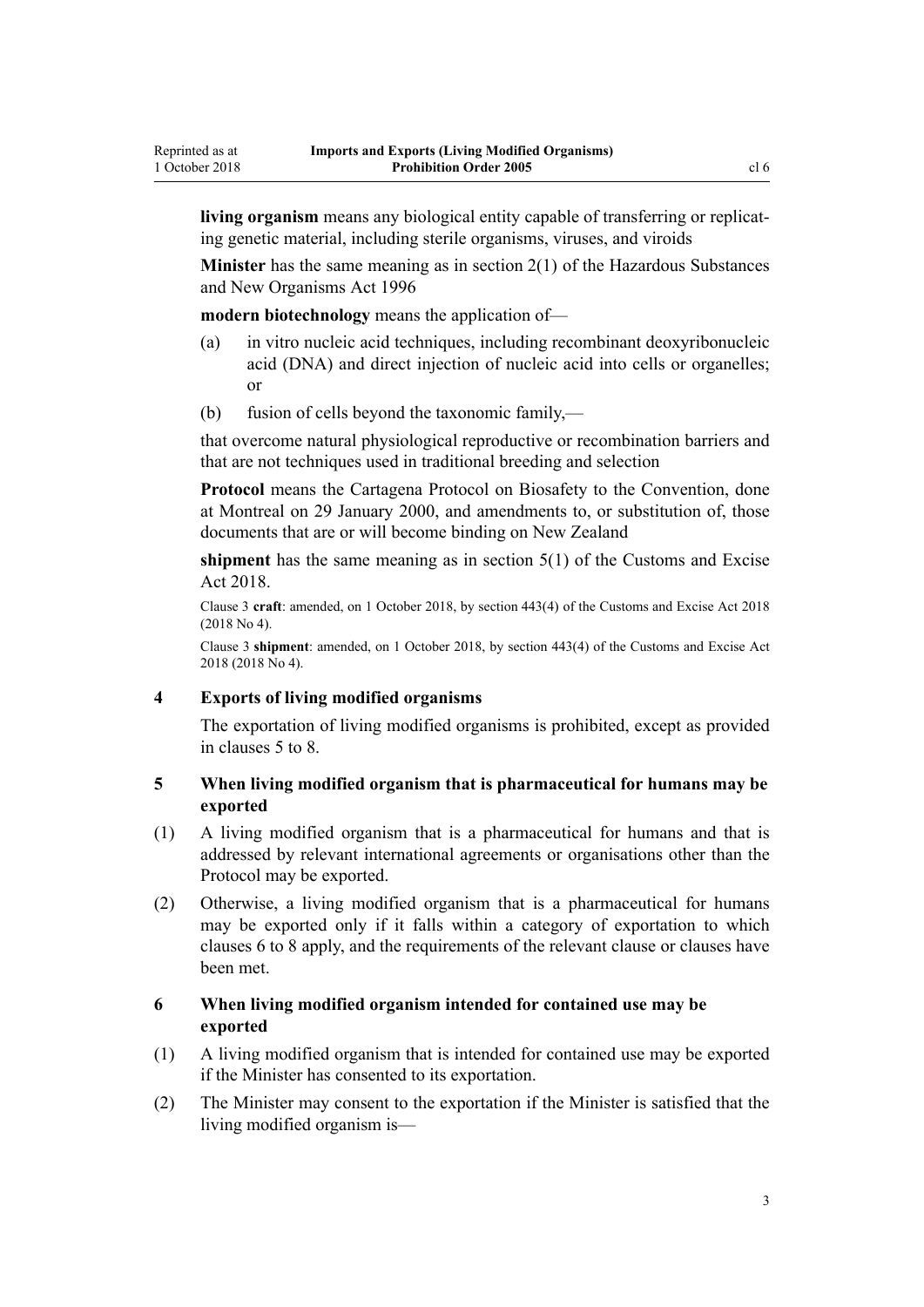- <span id="page-3-0"></span>(a) handled, packaged, and transported under conditions of safety and according to relevant international rules and standards; and
- (b) accompanied by documentation in conformity with New Zealand's obligations under the Protocol; and
- (c) otherwise exported in conformity with New Zealand's obligations under the Protocol.

## **7 When living modified organism intended for direct use as food or feed, or for processing, may be exported**

- (1) A living modified organism intended for direct use as food or feed, or for processing, may be exported if the Minister has consented to the exportation.
- (2) Subject to subclause (3), the Minister may consent to the exportation if the Minister is satisfied that the living modified organism is—
	- (a) handled, packaged, and transported under conditions of safety and according to relevant international rules and standards; and
	- (b) accompanied by documentation in conformity with New Zealand's obligations under the Protocol; and
	- (c) otherwise exported in conformity with New Zealand's obligations under the Protocol.
- (3) If the living modified organism is being exported for the first time into the importing country, the Minister may only consent if the following additional requirements are also satisfied:
	- (a) if the importing country is a Party to the Protocol, the requirements of Article 11 of the Protocol have been complied with; and
	- (b) the exporter complies with any conditions or requirements imposed by the importing country that are consistent with the Protocol or other relevant international instruments.

## **8 When living modified organism intended for intentional introduction into environment may be exported**

- (1) A living modified organism intended for intentional introduction into the environment of the importing country may be exported if the Minister has consented to the exportation.
- (2) Subject to subclause (3), the Minister may consent to the exportation if the Minister is satisfied that the living modified organism is—
	- (a) handled, packaged, and transported under conditions of safety and according to relevant international rules and standards; and
	- (b) accompanied by documentation in conformity with New Zealand's obligations under the Protocol; and
	- (c) otherwise exported in conformity with New Zealand's obligations under the Protocol.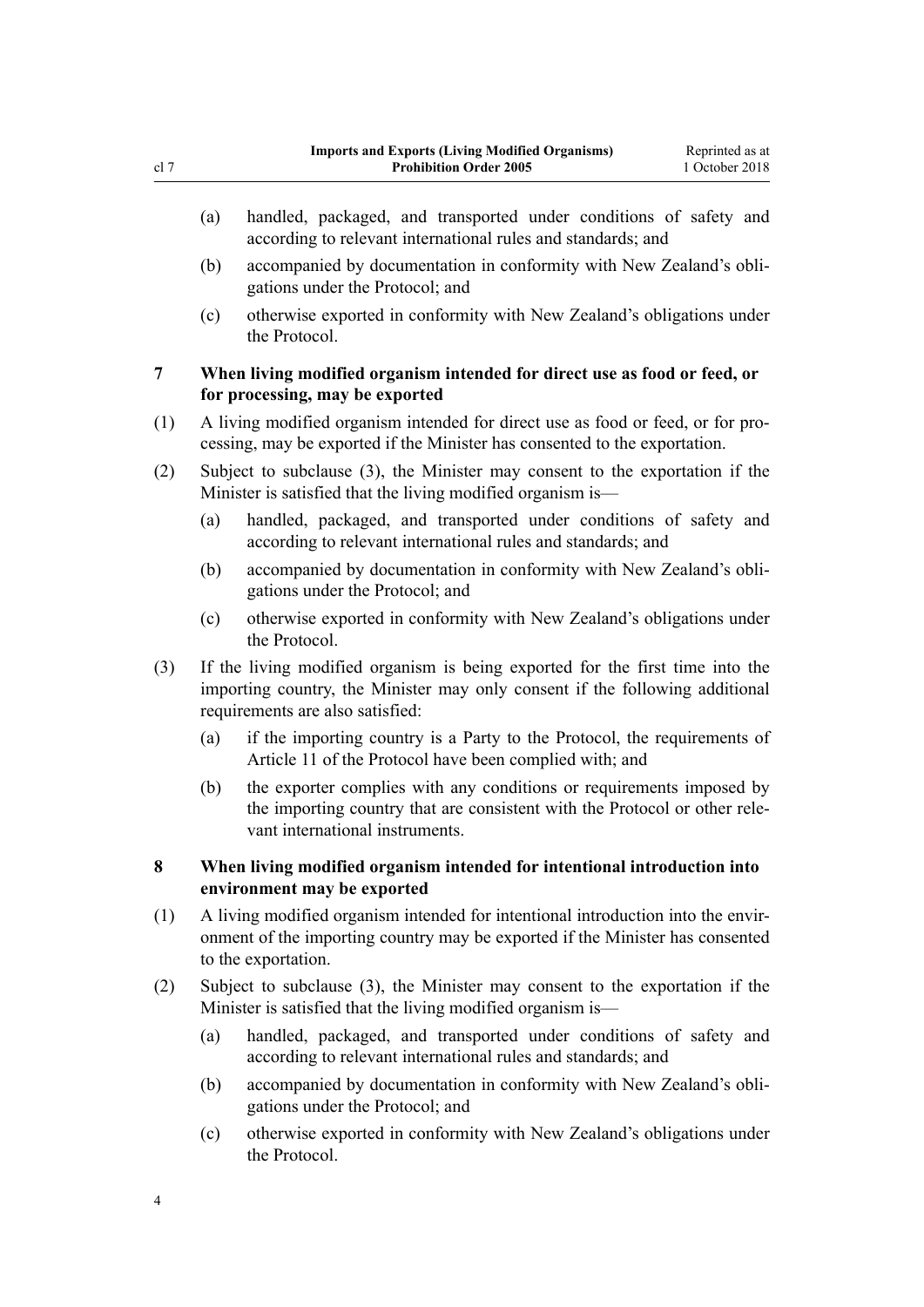- <span id="page-4-0"></span>(3) If the living modified organism is being exported for the first time into the importing country, the Minister may only consent if the following additional requirements are also satisfied:
	- (a) if the importing country is a Party to the Protocol, the advance informed agreement procedure in Articles 8, 9, 10, and 12 of the Protocol have been complied with; and
	- (b) the exporter has complied with any conditions or requirements imposed by the importing country that are consistent with the Protocol or other relevant international instruments.
- (4) Subclause (3)(a) does not apply if the living modified organism has been identified in a Conference decision as being not likely to have adverse effects on the conservation and sustainable use of biological diversity, taking also into account risks to human health.

## **9 Separate consents required for exportation of living modified organism that falls into more than 1 category of exportation**

If the exportation of a living modified organism falls into more than 1 of the categories of exportation to which [clauses 6 to 8](#page-2-0) apply, the separate consent of the Minister must be obtained for each category of exportation.

> Diane Morcom, Clerk of the Executive Council.

Issued under the authority of the [Legislation Act 2012](http://prd-lgnz-nlb.prd.pco.net.nz/pdflink.aspx?id=DLM2997643). Date of notification in *Gazette*: 10 February 2005.